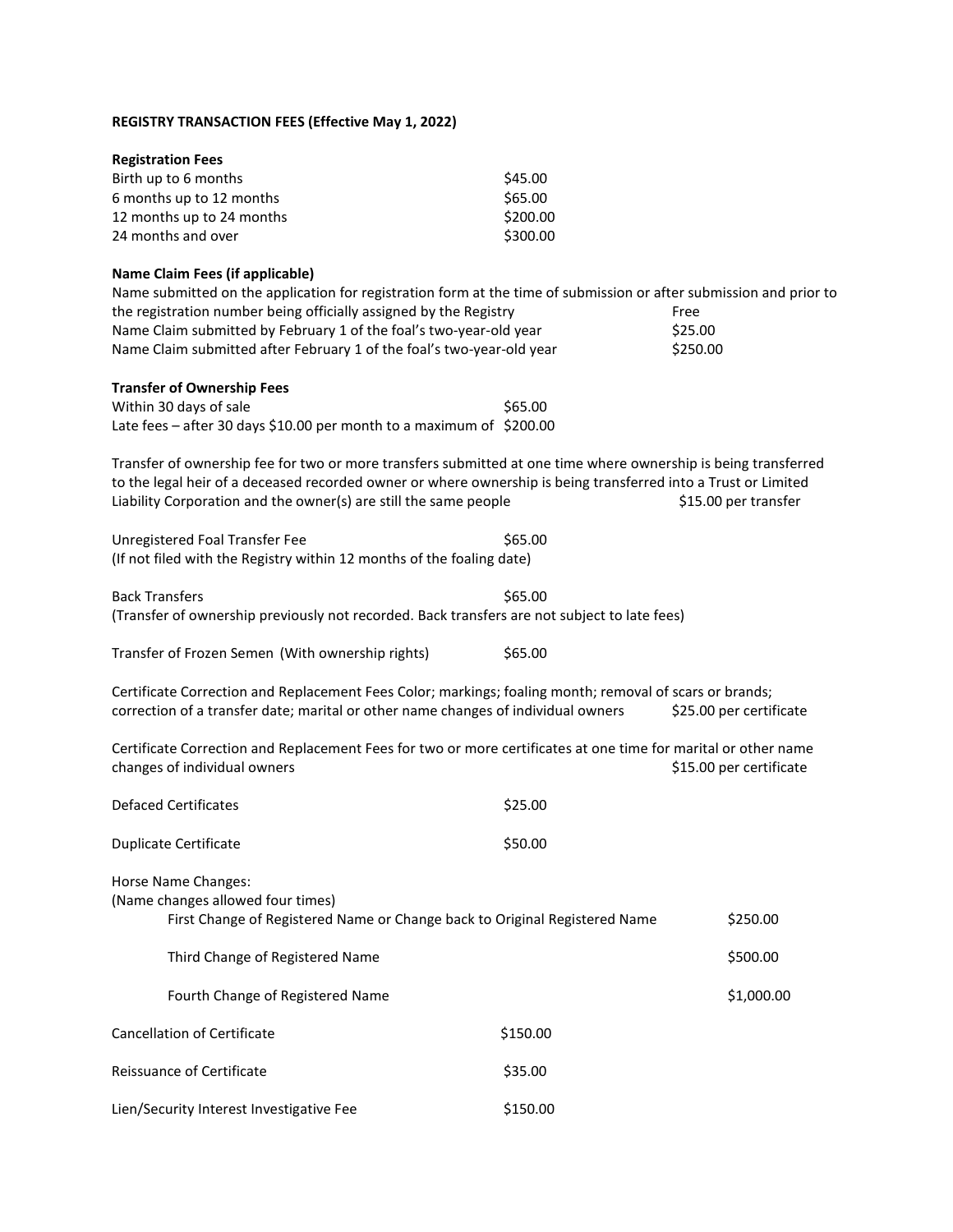| Staff assistance with updating Chain of Ownership for horse. See Rule. V. E.<br>(Also requires DNA test fee and Transfer of Ownership fees)                                                                                                      | \$100.00   |         |
|--------------------------------------------------------------------------------------------------------------------------------------------------------------------------------------------------------------------------------------------------|------------|---------|
| Re-registration                                                                                                                                                                                                                                  | \$25.00    |         |
| Late Stallion Service Reports - 10 days late and over                                                                                                                                                                                            | \$100.00   |         |
| A penalty fee of \$20 will be imposed for each mare added to a stallion service report per breeding season and for<br>each mare added to a report after December 31 of the breeding year.<br>(Effective beginning with the 2021 breeding season) |            |         |
| Collection fee for dishonored check                                                                                                                                                                                                              | \$25.00    |         |
| Filing of a Charge                                                                                                                                                                                                                               | \$1,000.00 |         |
| Filing of an Appeal                                                                                                                                                                                                                              | \$200.00   |         |
| <b>OTHER REGISTRY TRANSACTION FEES</b>                                                                                                                                                                                                           |            |         |
| Non-Member Transaction Fee                                                                                                                                                                                                                       | \$50.00    |         |
| <b>DNA</b> testing<br>(Stallions, Mares, Geldings, Foals)                                                                                                                                                                                        | \$50.00    |         |
| Parentage Confirmation using DNA Results from Foreign Labs and other Registries                                                                                                                                                                  |            | \$25.00 |
| Conversion of Frozen Serum to DNA                                                                                                                                                                                                                | \$50.00    |         |
| Additional DNA kit (for the same horse)                                                                                                                                                                                                          | \$25.00    |         |
| <b>Priority DNA Processing</b>                                                                                                                                                                                                                   | \$100.00   |         |
| Identity Test for an Exact Match of DNA Types<br>(Registry makes no warranty horse will be identified)                                                                                                                                           | \$150.00   |         |
| Adding pedigree of mare or stallion registered with an approved foreign registry to database                                                                                                                                                     |            | \$75.00 |
| <b>Embryo Transfer Certification</b>                                                                                                                                                                                                             | \$50.00    |         |
| <b>Breeder Designation fee (optional)</b>                                                                                                                                                                                                        | \$50.00    |         |
| <b>Color Testing</b>                                                                                                                                                                                                                             | \$40.00    |         |
| Certificate of Eligibility to Show                                                                                                                                                                                                               | \$50.00    |         |
| Recording of a Lease                                                                                                                                                                                                                             | \$50.00    |         |
| Registered Farm Name                                                                                                                                                                                                                             | \$1,000.00 |         |
| Name Reservation (for 12 months)                                                                                                                                                                                                                 | \$50.00    |         |